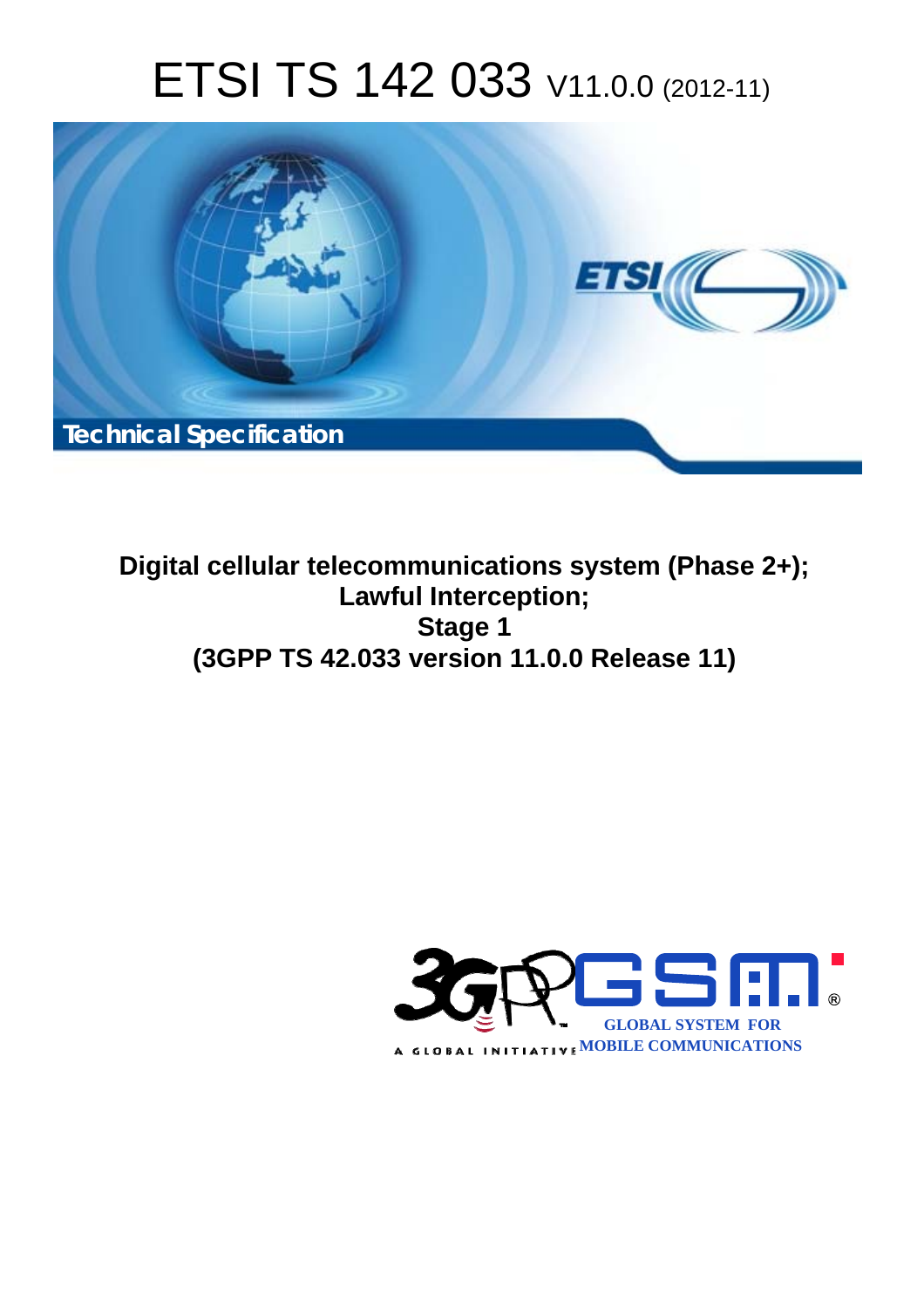Reference RTS/TSGS-0342033vb00

> Keywords GSM,SECURITY

#### *ETSI*

#### 650 Route des Lucioles F-06921 Sophia Antipolis Cedex - FRANCE

Tel.: +33 4 92 94 42 00 Fax: +33 4 93 65 47 16

Siret N° 348 623 562 00017 - NAF 742 C Association à but non lucratif enregistrée à la Sous-Préfecture de Grasse (06) N° 7803/88

#### *Important notice*

Individual copies of the present document can be downloaded from: [http://www.etsi.org](http://www.etsi.org/)

The present document may be made available in more than one electronic version or in print. In any case of existing or perceived difference in contents between such versions, the reference version is the Portable Document Format (PDF). In case of dispute, the reference shall be the printing on ETSI printers of the PDF version kept on a specific network drive within ETSI Secretariat.

Users of the present document should be aware that the document may be subject to revision or change of status. Information on the current status of this and other ETSI documents is available at <http://portal.etsi.org/tb/status/status.asp>

If you find errors in the present document, please send your comment to one of the following services: [http://portal.etsi.org/chaircor/ETSI\\_support.asp](http://portal.etsi.org/chaircor/ETSI_support.asp)

#### *Copyright Notification*

No part may be reproduced except as authorized by written permission. The copyright and the foregoing restriction extend to reproduction in all media.

> © European Telecommunications Standards Institute 2012. All rights reserved.

**DECT**TM, **PLUGTESTS**TM, **UMTS**TM and the ETSI logo are Trade Marks of ETSI registered for the benefit of its Members. **3GPP**TM and **LTE**™ are Trade Marks of ETSI registered for the benefit of its Members and of the 3GPP Organizational Partners.

**GSM**® and the GSM logo are Trade Marks registered and owned by the GSM Association.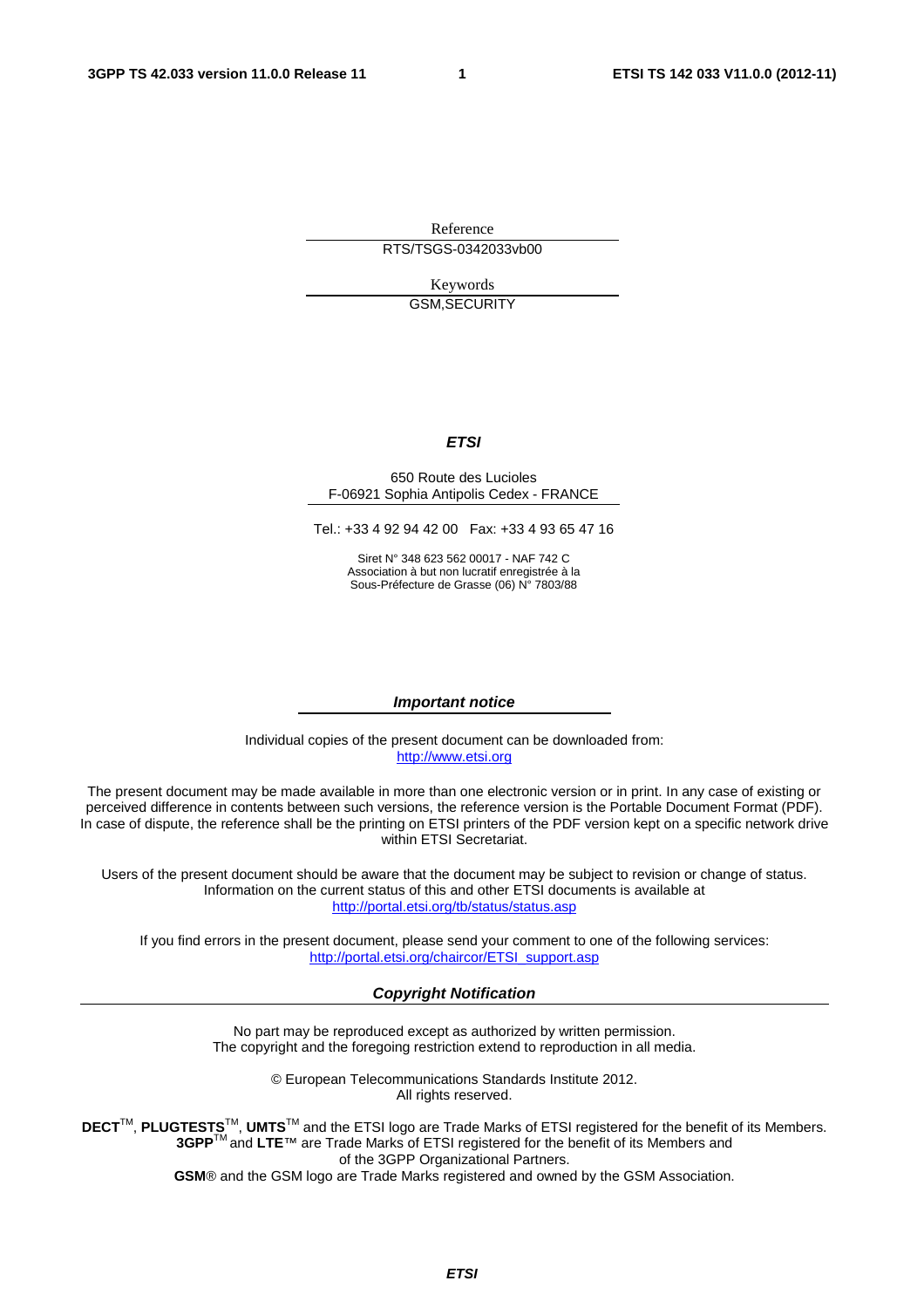# Intellectual Property Rights

IPRs essential or potentially essential to the present document may have been declared to ETSI. The information pertaining to these essential IPRs, if any, is publicly available for **ETSI members and non-members**, and can be found in ETSI SR 000 314: *"Intellectual Property Rights (IPRs); Essential, or potentially Essential, IPRs notified to ETSI in respect of ETSI standards"*, which is available from the ETSI Secretariat. Latest updates are available on the ETSI Web server ([http://ipr.etsi.org\)](http://webapp.etsi.org/IPR/home.asp).

Pursuant to the ETSI IPR Policy, no investigation, including IPR searches, has been carried out by ETSI. No guarantee can be given as to the existence of other IPRs not referenced in ETSI SR 000 314 (or the updates on the ETSI Web server) which are, or may be, or may become, essential to the present document.

# Foreword

This Technical Specification (TS) has been produced by ETSI 3rd Generation Partnership Project (3GPP).

The present document may refer to technical specifications or reports using their 3GPP identities, UMTS identities or GSM identities. These should be interpreted as being references to the corresponding ETSI deliverables.

The cross reference between GSM, UMTS, 3GPP and ETSI identities can be found under [http://webapp.etsi.org/key/queryform.asp.](http://webapp.etsi.org/key/queryform.asp)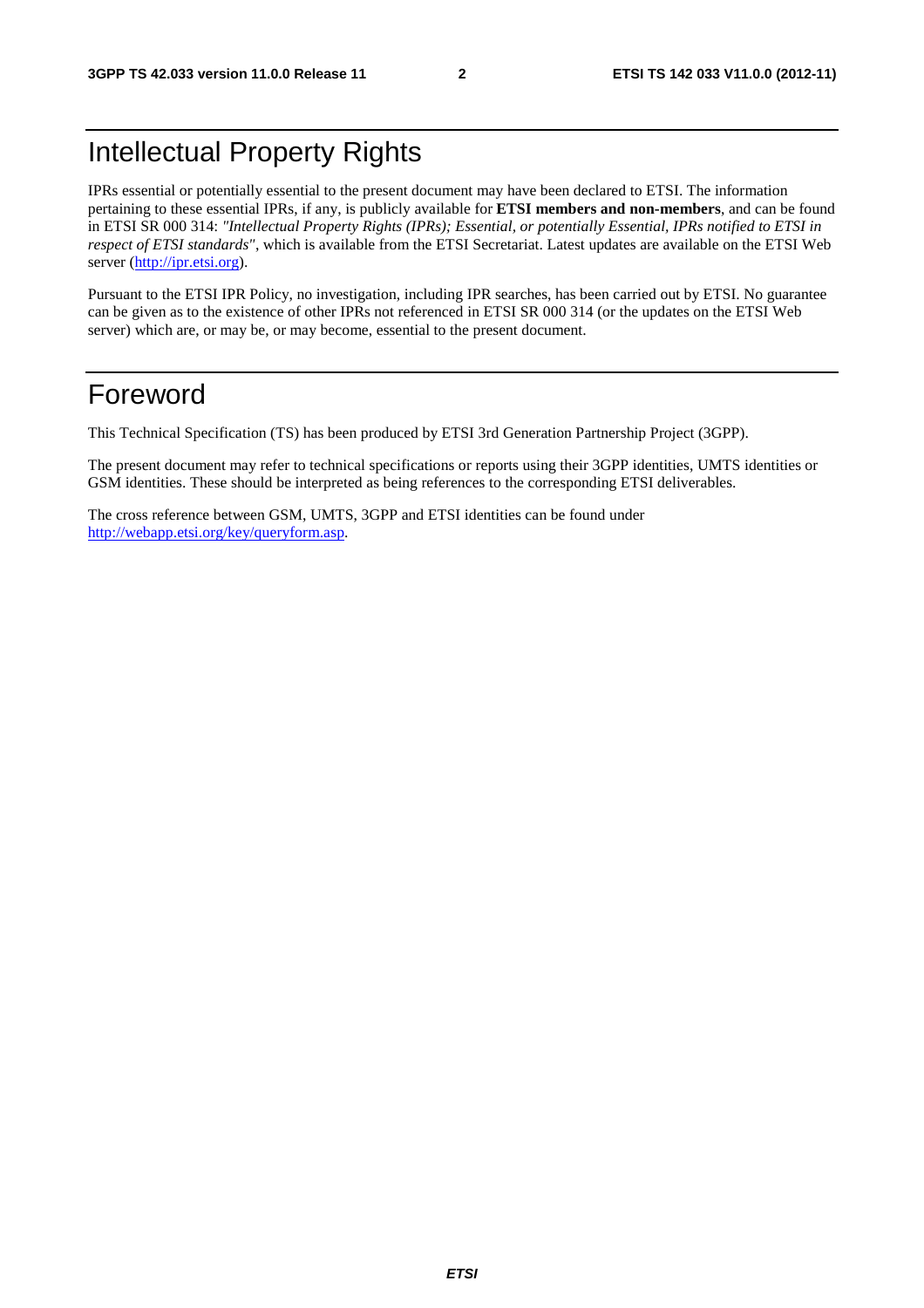$\mathbf{3}$ 

# Contents

| 1          |  |  |  |  |  |  |  |
|------------|--|--|--|--|--|--|--|
| 2          |  |  |  |  |  |  |  |
| 3          |  |  |  |  |  |  |  |
| 3.1        |  |  |  |  |  |  |  |
| 3.2        |  |  |  |  |  |  |  |
| 4          |  |  |  |  |  |  |  |
| 4.1        |  |  |  |  |  |  |  |
| 4.2        |  |  |  |  |  |  |  |
| 4.2.1      |  |  |  |  |  |  |  |
| 4.2.2      |  |  |  |  |  |  |  |
| 4.2.2.1    |  |  |  |  |  |  |  |
| 4.2.2.2    |  |  |  |  |  |  |  |
| 4.2.2.3    |  |  |  |  |  |  |  |
| 4.2.2.4    |  |  |  |  |  |  |  |
| 4.2.2.5    |  |  |  |  |  |  |  |
| 4.2.3      |  |  |  |  |  |  |  |
| 5          |  |  |  |  |  |  |  |
| 5.1        |  |  |  |  |  |  |  |
| 5.1.1      |  |  |  |  |  |  |  |
| 5.1.2      |  |  |  |  |  |  |  |
| 5.1.3      |  |  |  |  |  |  |  |
| 5.1.3.1    |  |  |  |  |  |  |  |
| 5.1.3.2    |  |  |  |  |  |  |  |
| 5.2        |  |  |  |  |  |  |  |
| 5.2.1      |  |  |  |  |  |  |  |
| 5.2.1.1    |  |  |  |  |  |  |  |
| 5.2.1.2    |  |  |  |  |  |  |  |
| 5.2.1.3    |  |  |  |  |  |  |  |
| 5.2.2      |  |  |  |  |  |  |  |
| 5.2.2.1    |  |  |  |  |  |  |  |
| 5.2.2.2    |  |  |  |  |  |  |  |
| 5.2.2.3    |  |  |  |  |  |  |  |
| 5.2.3      |  |  |  |  |  |  |  |
| 5.2.3.1    |  |  |  |  |  |  |  |
| 5.2.3.2    |  |  |  |  |  |  |  |
| 5.2.3.3    |  |  |  |  |  |  |  |
| 5.2.4      |  |  |  |  |  |  |  |
| 5.2.5      |  |  |  |  |  |  |  |
| 5.2.6      |  |  |  |  |  |  |  |
| 6          |  |  |  |  |  |  |  |
| $\tau$     |  |  |  |  |  |  |  |
|            |  |  |  |  |  |  |  |
| 8          |  |  |  |  |  |  |  |
| 8.1<br>8.2 |  |  |  |  |  |  |  |
| 8.2.1      |  |  |  |  |  |  |  |
| 8.2.2      |  |  |  |  |  |  |  |
| 8.2.3      |  |  |  |  |  |  |  |
|            |  |  |  |  |  |  |  |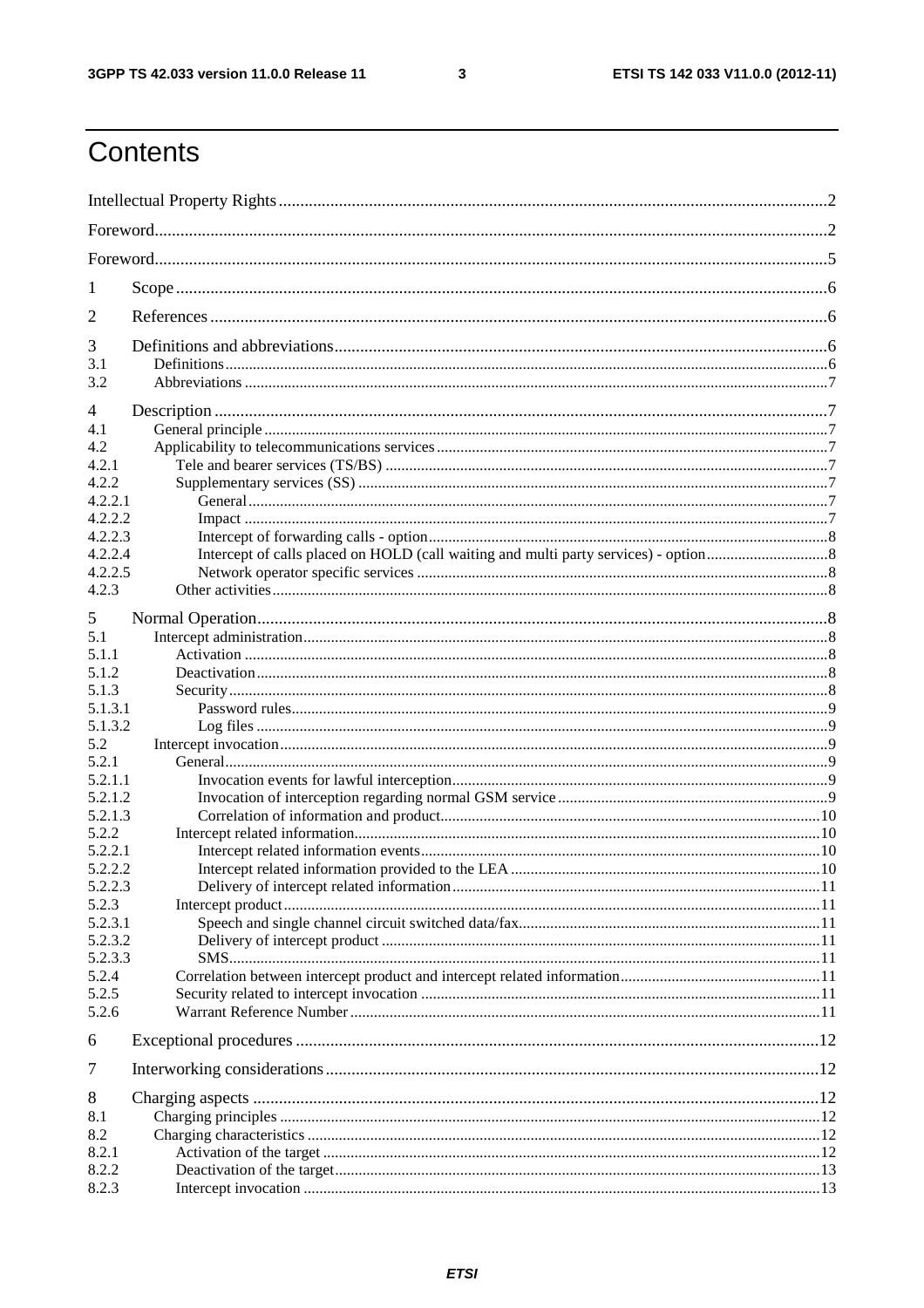$\overline{\mathbf{4}}$ 

| A.1   |                               |  |  |  |  |
|-------|-------------------------------|--|--|--|--|
| A.2   |                               |  |  |  |  |
| A.2.1 |                               |  |  |  |  |
| A.2.2 |                               |  |  |  |  |
| A.2.3 |                               |  |  |  |  |
| A.3   |                               |  |  |  |  |
|       | <b>Annex B</b> (informative): |  |  |  |  |
|       |                               |  |  |  |  |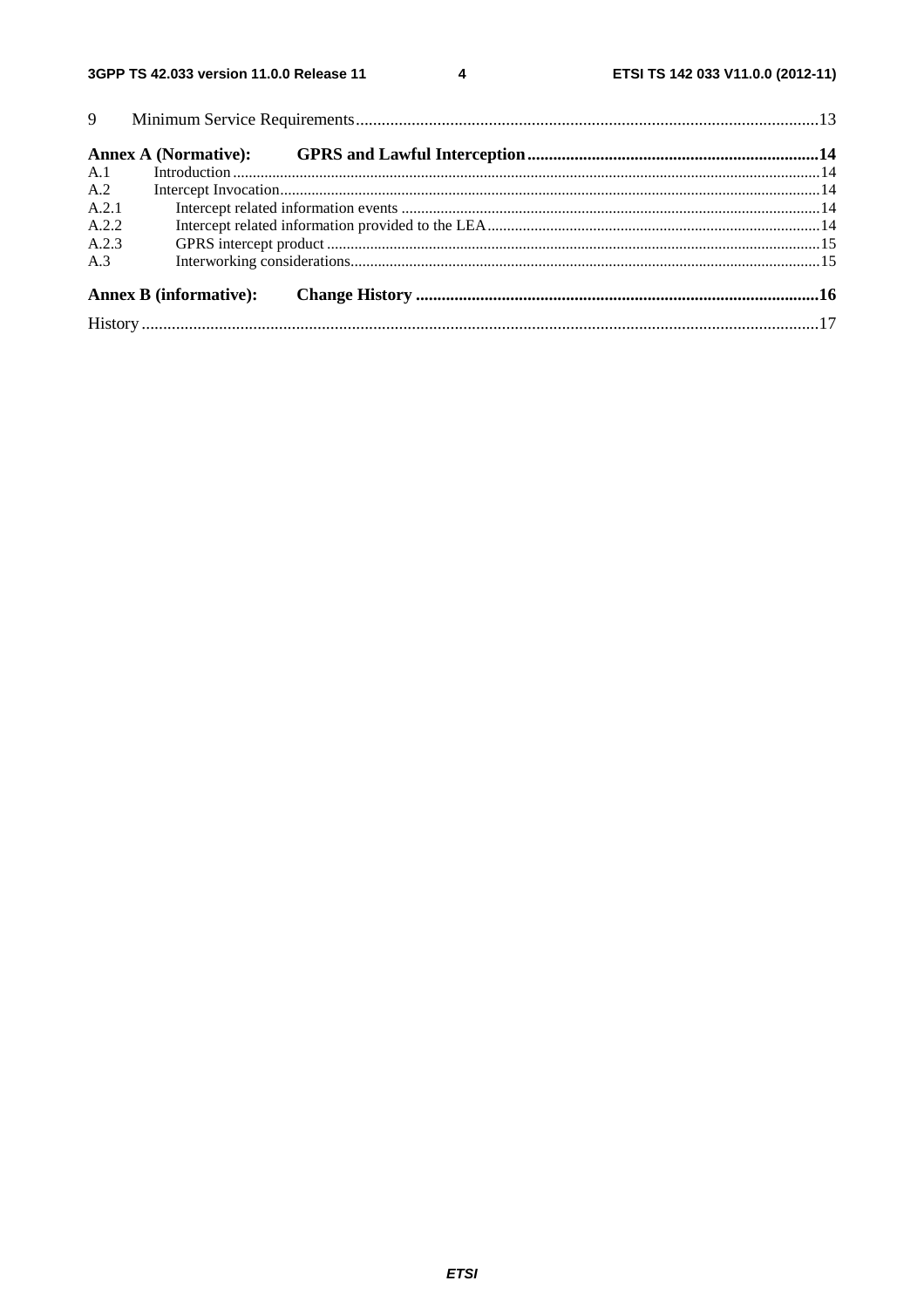# Foreword

This Technical Specification has been produced by the 3<sup>rd</sup> Generation Partnership Project (3GPP).

The contents of the present document are subject to continuing work within the TSG and may change following formal TSG approval. Should the TSG modify the contents of the present document, it will be re-released by the TSG with an identifying change of release date and an increase in version number as follows:

Version x.y.z

where:

- x the first digit:
	- 1 presented to TSG for information;
	- 2 presented to TSG for approval;
	- 3 or greater indicates TSG approved document under change control.
- y the second digit is incremented for all changes of substance, i.e. technical enhancements, corrections, updates, etc.
- z the third digit is incremented when editorial only changes have been incorporated in the document.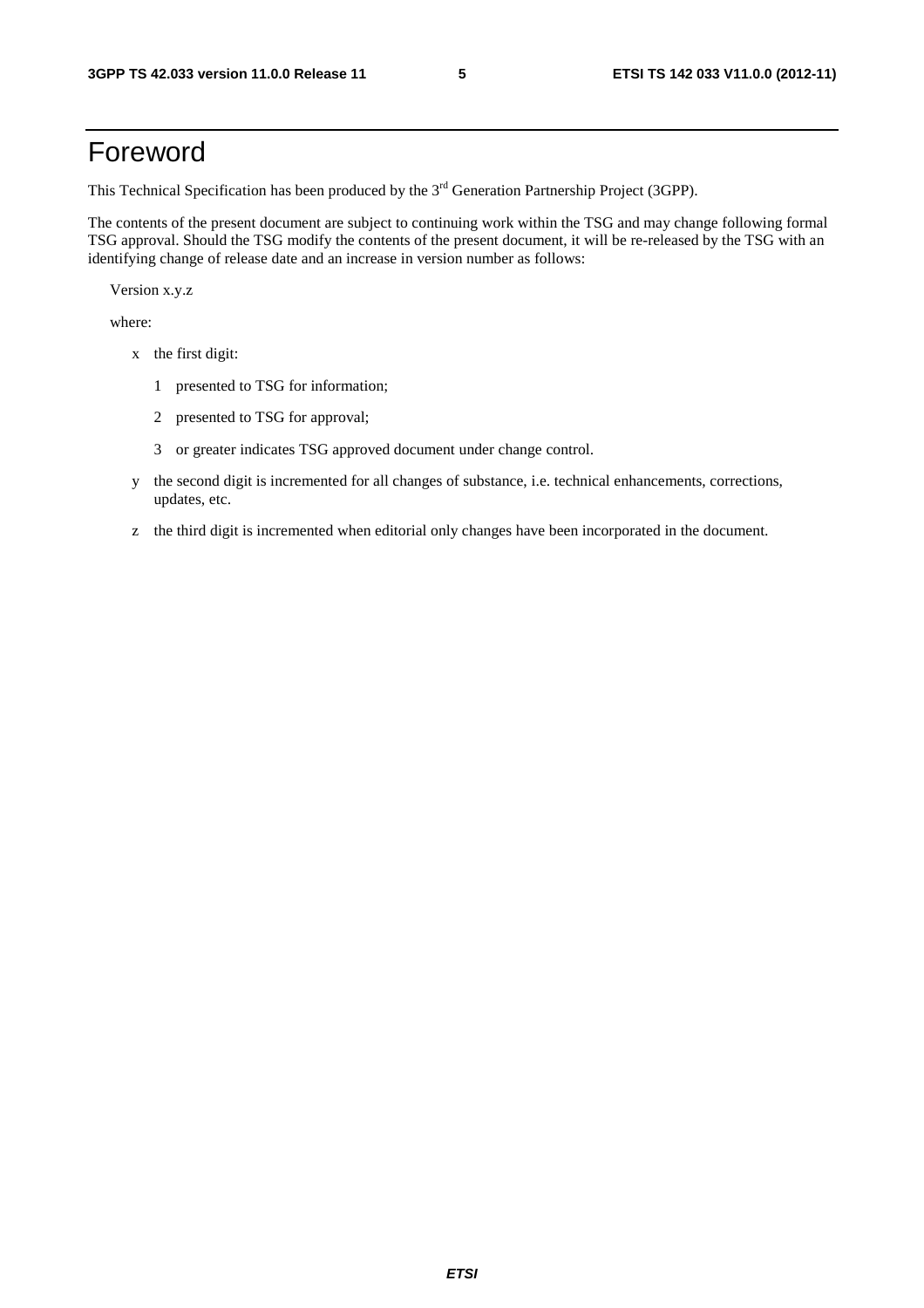# 1 Scope

This Technical Specification provides the stage 1 description for a lawful interception function to be implemented in a given GSM PLMN in order for a network operator to be able to fulfil national lawful requirements. It shall be noted that national variation may exist but it is not the intention for this specification to encompass all of them. The purpose of this specification is to cover the options which may be selectable according to national regulations or as required by the GSM PLMN operator in co-operation with their suppliers.

In the preparation of this specification general reference was made to the European Union Council Resolution, January 1995: "International Requirements for the Lawful Interception of Telecommunications".

# 2 References

The following documents contain provisions which, through reference in this text, constitute provisions of the present document.

- References are either specific (identified by date of publication, edition number, version number, etc.) or non-specific.
- For a specific reference, subsequent revisions do not apply.
- For a non-specific reference, the latest version applies. In the case of a reference to a 3GPP document (including a GSM document), a non-specific reference implicitly refers to the latest version of that document *in the same Release as the present document*.
- [1] GSM 01.04: "Digital cellular telecommunications system (Phase 2+); Abbreviations and acronyms".
- [2] The European Union Council Resolution reference: 'International Requirements for The Lawful Interception of Telecommunications' (January 1995), (JAI\_24\_Rev 2, 8197/2/95)
- [3] CCITT Recommendation G.711: "Pulse Code Modulation (PCM) of voice frequencies".

# 3 Definitions and abbreviations

### 3.1 Definitions

**Target**: is the subject of an interception. Different identities might be used (i.e. Mobile Station International ISDN number (MSISDN), optionally International Mobile Subscriber Identity (IMSI) or International Mobile Equipment Identity (IMEI)).

**Interception Area:** is a subset of the Public Lands Mobile Network (PLMN) service area comprised of a set of cells which define a geographical zone.

**Intercept product**: data sent or received by the target, such as speech, fax or data generated by the users of the telecommunication services.

**Intercept related information**: collection of information associated to telecommunication services involving the target.

**Law enforcement agency**: a body authorized by law to carry out telecommunication interceptions.

**Location Dependent Interception:** is interception within a PLMN service area that is restricted to one or several Interception Areas (IA).

**Warrant reference number**: is a reference number that links a specific intercept activity to an agency's lawful Interception request.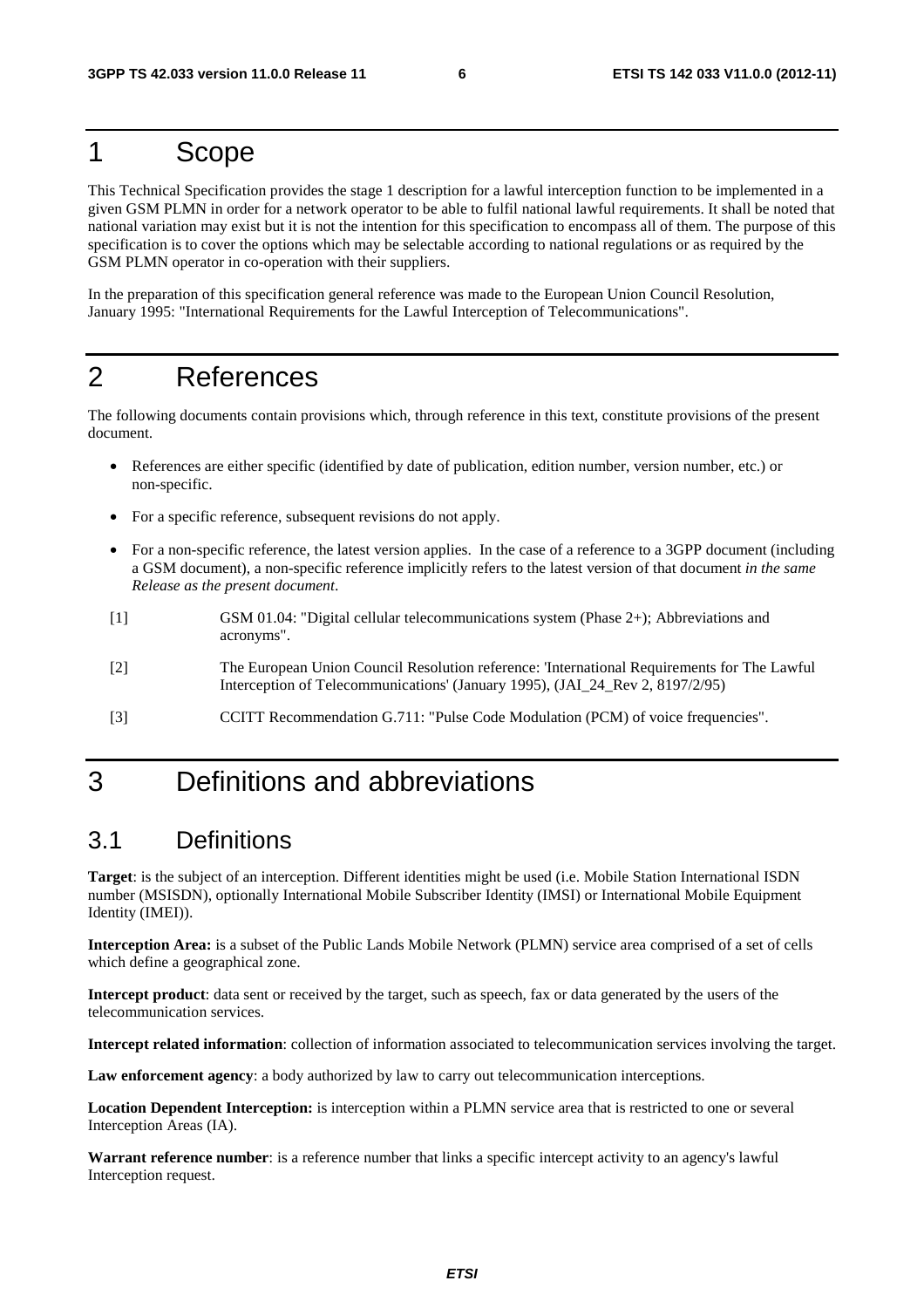### 3.2 Abbreviations

In addition to those below abbreviations used in the specification are listed in GSM 01.04.

LEA: Law Enforcement Agency IA: Interception Area

# 4 Description

# 4.1 General principle

GSM Public Lands Mobile Network (PLMN) shall provide access to the intercept product and the intercept related information of the mobile target on behalf of Law Enforcement Agencies (LEAs).

A mobile target in a given PLMN can be a subscriber of that PLMN, or a subscriber of another PLMN. The intercept product and the related information can only be delivered for activities on that given PLMN.

An unambiguous correlation shall be established between the intercept related information and the intercept product. The intercept related information and the intercept product shall be delivered in as near real time as possible.

Location Dependent Interception allows a PLMN to service multiple interception jurisdictions within its service area. Multiple law agencies with their own interception areas can be served by the PLMN. All the information or rules given for interception within a PLMN apply to interception within an IA when Location Dependent Interception is invoked. A target may be marked in one or more different IAs within the same PLMN. Interception is not required nor prohibited by this standard when Location Dependent Interception is active and the location of the target subscriber is not known or available.

Additional GPRS interception requirements are contained in annex A.

# 4.2 Applicability to telecommunications services

### 4.2.1 Tele and bearer services (TS/BS)

All teleservices and bearer services are subject to interception of the target.

Interception is applicable to Short Message Service (SMS) point-to-point, but not SMS Cell Broadcast (SMSCB).

Impact of application to the Voice Group Call Service (VGCS) and the Voice Broadcast Service (VBS) is for further study (FFS).

#### 4.2.2 Supplementary services (SS)

#### 4.2.2.1 General

It shall be possible to report any activities regarding supplementary services to the LEA. It may be a national or operator/supplier option to implement this function.

#### 4.2.2.2 Impact

The application of the following supplementary services has no impact on the interception function: Calling Line Identity Presentation/Calling Line Identity Restriction (CLIP/CLIR), Connected Line Identity Presentation/Connected Line Identity Restriction (COLP/COLR), Call Barring (CB) services, Advice of Charge (AoC) services, Closed User Group (CUG), Completion of Calls to Busy Subscriber (CCBS).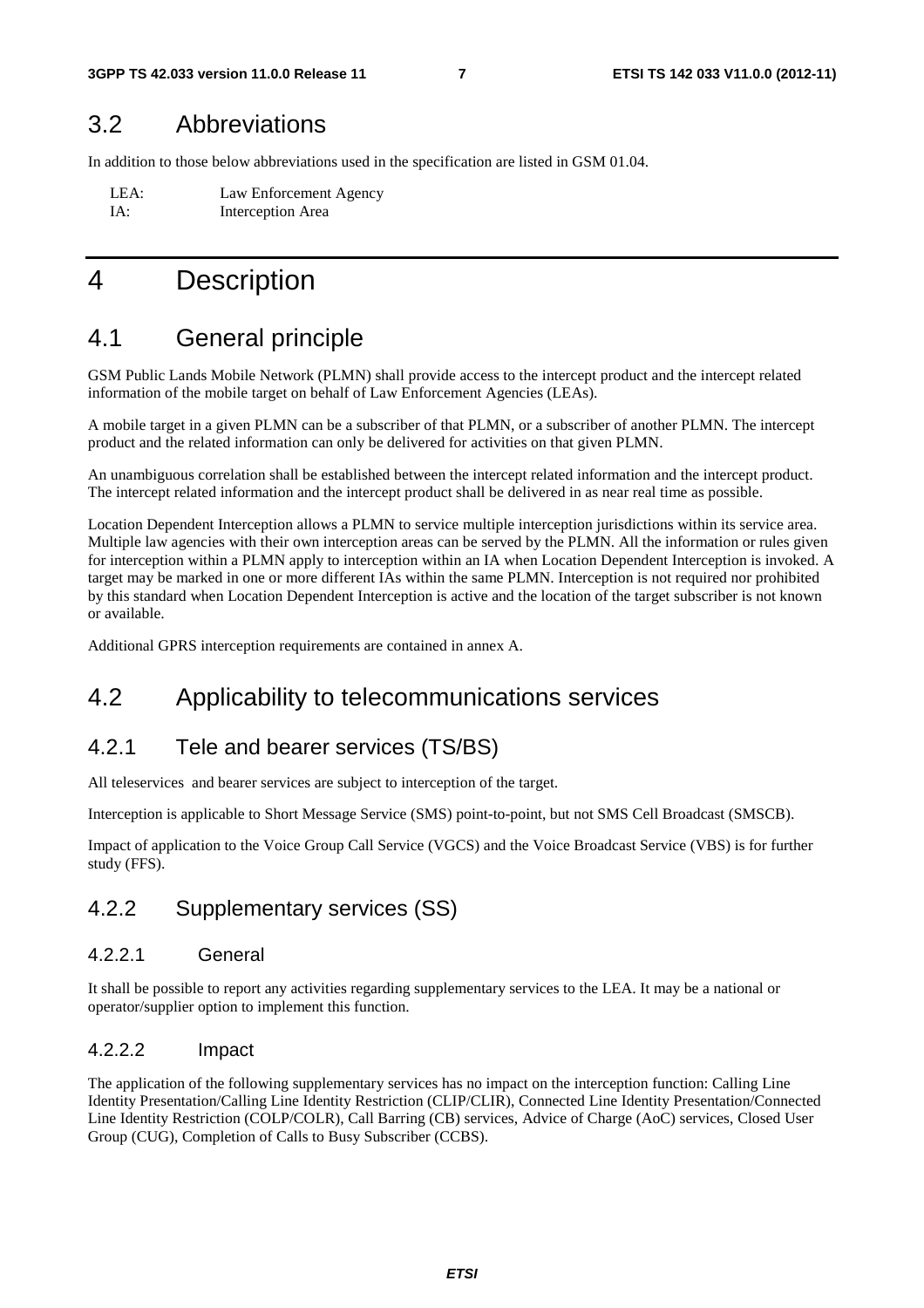#### 4.2.2.3 Intercept of forwarding calls - option

Activation by the target of any Call Forwarding (CF) service, Call Deflection (CD) , or Explicit Call Transfer (ECT) shall result in the capability to intercept the forwarded, diverted or transferred product.

It may be a national or operator/supplier option which of these are implemented.

#### 4.2.2.4 Intercept of calls placed on HOLD (call waiting and multi party services) option

In some countries it is a national requirement that when the target puts other parties on HOLD (call waiting (CW) and multi party services (MPTY) the other parties product will be interrupted. When the other parties rejoin the call, the intercept product shall be reconnected.

#### 4.2.2.5 Network operator specific services

Impact on a network operator"s specific services is not covered in this specification.

#### 4.2.3 Other activities

Location information in the format of cell global identity (CGI) should be available with call related activities. Conversion to other formats of location information (e.g. latitude/longitude) is not covered by this specification. It is a matter of national or operator/supplier option whether location information shall be provided in connection with non call related activities, e.g. location update.

# 5 Normal Operation

### 5.1 Intercept administration

A secure means of administrating the service by the PLMN operator and/or intercept requesting entity is necessary. This mechanism shall provide means to activate, deactivate, show, or list targets in the GSM PLMN as quick as technically possible. The function shall be policed by appropriate authentication and audit procedures.

The administration function shall allow specific IAs to be associated with target subscribers when Location Dependent Interception is being used.

#### 5.1.1 Activation

As a result of the activation it shall be possible to request for the specified target either the intercept product, the intercept related information or both, and the LEA destination addresses for the delivery of the intercept product and intercept related information if required. These shall be selectable on a PLMN basis according to national options.

#### 5.1.2 Deactivation

As a result of deactivation it shall be possible to stop all interception activities for the specified target.

#### 5.1.3 Security

The intercept function shall only be accessible by authorised personnel.

No indication shall be given to any PLMN staff except authorised personnel that the intercept function has been activated on a target.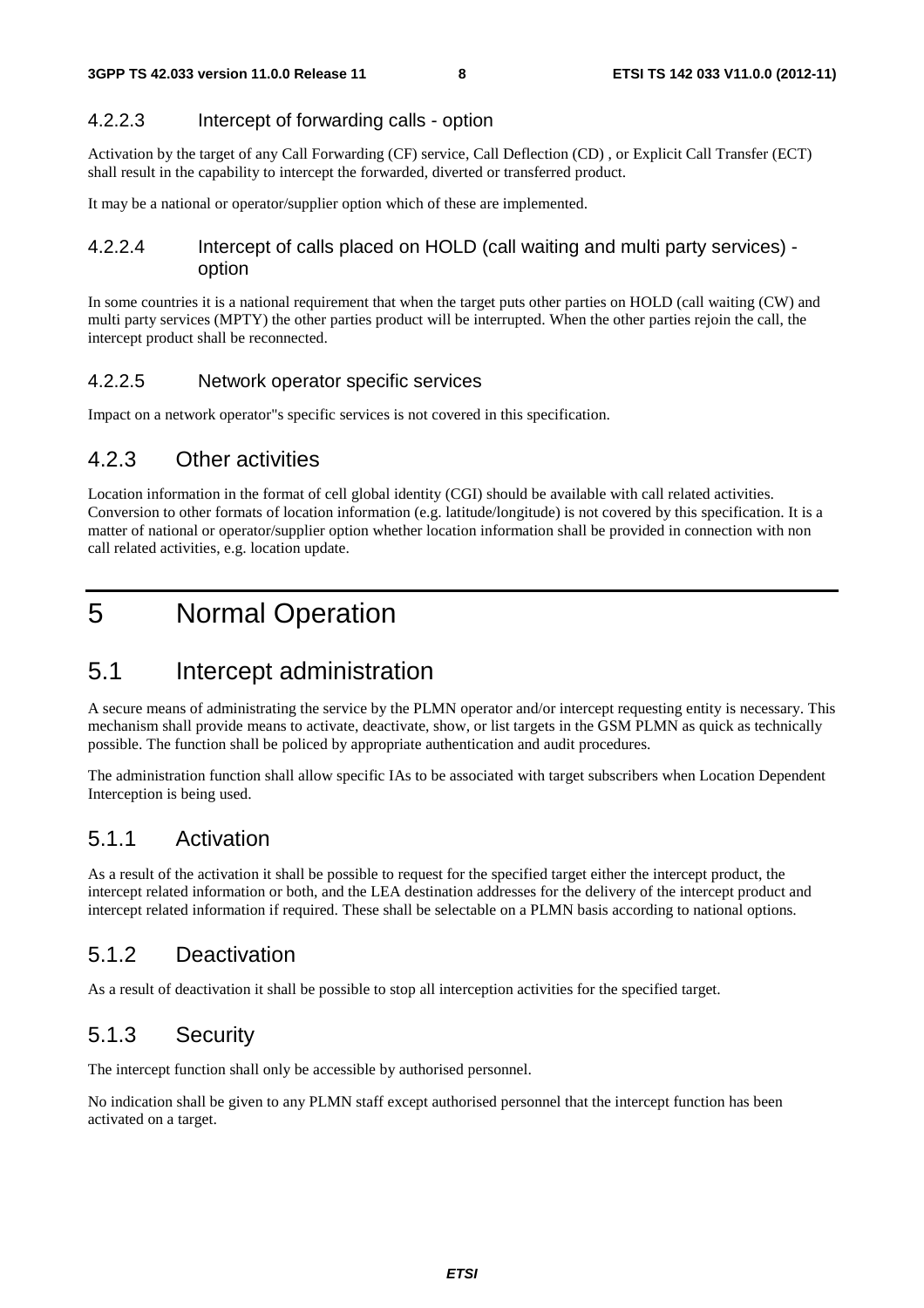#### 5.1.3.1 Password rules

Password rules are specially defined for local and remote administrative and maintenance access. More specifically:

- The minimum length of a password shall be eight characters;
- The password shall be valid for a limited number of days. e. g. 30 days;
- The system shall support password history, i.e. the last e.g. 20 passwords are not allowed.

#### 5.1.3.2 Log files

An audit log of the use of the intercept function (successful or failed) shall be maintained, accessible only to authorised users.

It shall be configurable to maintain a log file for all Lawful Interception commands or intercept relevant events on all network elements. The following events shall be logged with both time and date stamp and if available User-ID, Target-ID etc.:

- activation, deactivation and interrogation of lawful interception;
- attempt of unauthorised access of lawful interception;
- communication failures at network element interfaces;
- interception system failures:
- maintenance work.

The log file shall be password protected.

The log file shall be maintainable separately from other non intercept operations (read, delete, download).

The log file shall be cyclic deleted. The policy of how the log file is deleted is a matter of national option.

The log file shall be divided from regular operation of the network elements. Lawful Interception commands shall not be logged at any other file.

### 5.2 Intercept invocation

#### 5.2.1 General

#### 5.2.1.1 Invocation events for lawful interception

Lawful interception is invoked when:

- a voice call is requested either originated from or terminated to the target;
- a circuit switched data call is requested either originated from or terminated to the target;
- location information related to the subscriber is modified by the subscriber attaching or detaching from the network, or if there is a change in location, (see subclause 4.2.3);
- an SMS transfer is requested either originated from or terminated to the target.

#### 5.2.1.2 Invocation of interception regarding normal GSM service

The invocation of lawful interception shall not alter the operation of a target's services or provide indication to any party involved in communication with the target. Lawful interception shall not alter the standard function of GSM network elements. If lawful interception is activated during a call, the call shall not be intercepted. If lawful interception is deactivated all ongoing intercept activities shall continue till they are completed.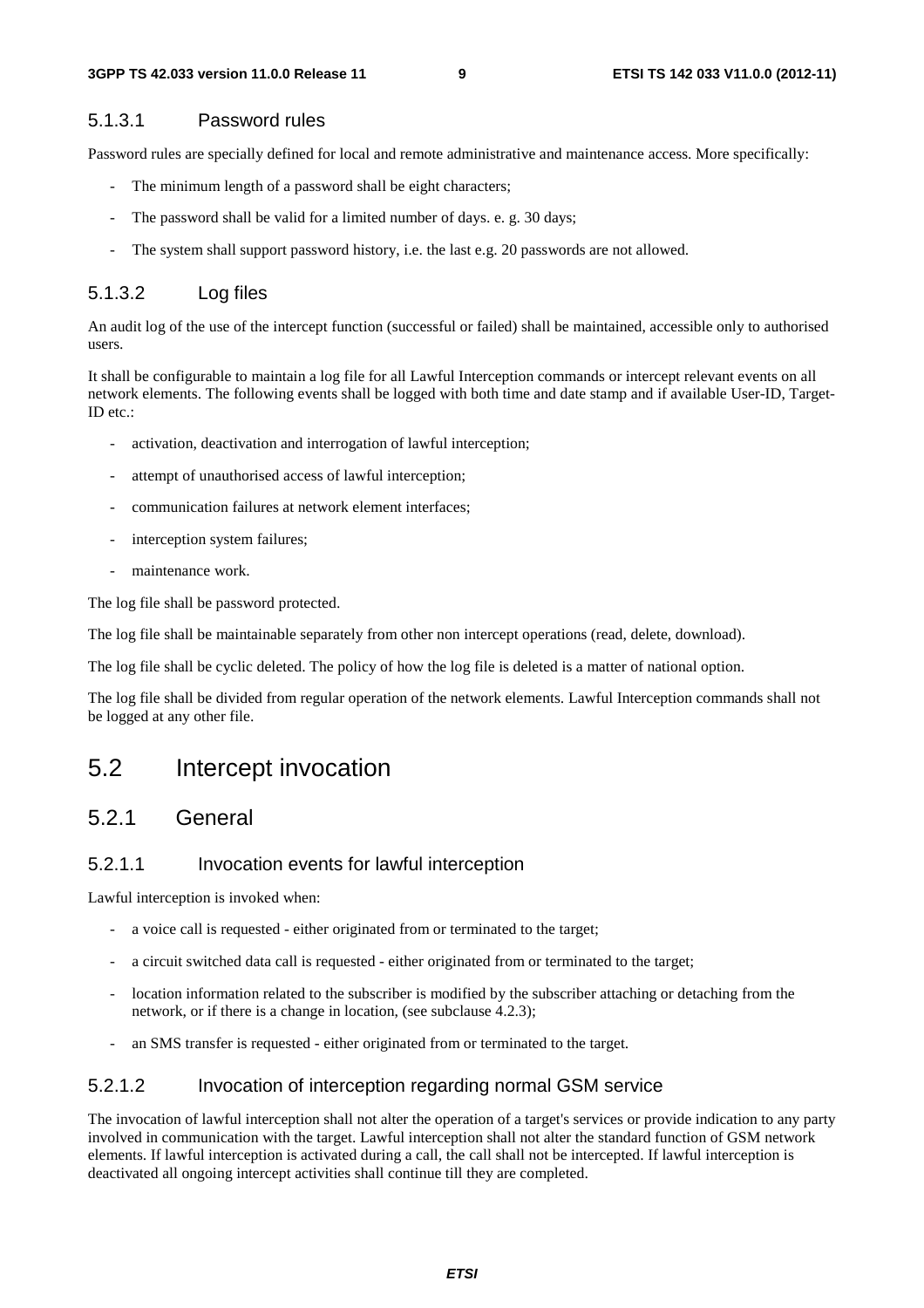#### 5.2.1.3 Correlation of information and product

When lawful interception is invoked, intercept related information and/or intercept product shall be sent to the LEA. Where both intercept related information and intercept product are sent to the LEA, then these two types of information shall be able to be correlated by the LEA, and they should be sent to the LEA in as near real time as possible.

#### 5.2.2 Intercept related information

This subclause describes the service requirements for the provision of intercept related information when the target is using the following basic services:

#### 5.2.2.1 Intercept related information events

Intercept related information concerning call progress may be provided to the LEA when the target is using the following basic services:

- telephony teleservice 11;
- alternate speech and facsimile teleservice 61;
- automatic facsimile group 3 teleservice 62;
- data services bearer services 2x, 3x;
- alternate speech and data bearer service 61;
- speech followed by data bearer service 81.

The following intercept related information events concerning call progress may, if applicable to the Tele Service/Bearer Service (TS/BS) and available, be provided to the LEA:

- the call establishment attempt;
- the answer of the call;
- the disconnecting of the call;
- changes of location of the target.

For the case of an SMS transaction the intercept related information is provided in conjunction with the SMS intercepted product to the LEA (see subclause 5.2.3.3).

#### 5.2.2.2 Intercept related information provided to the LEA

The specific information provided by the intercept related information events will vary depending upon: the specific event, and the availability of information in a particular scenario (for example when interworking with network of different capabilities - i.e. non-ISDN networks).

A list of the type of information that may be provided to the LEA by intercept related information events, includes:

- an activation reference identity;
- the target identity which has been intercepted (e.g. MSIDSN, IMSI, IMEI if applicable);
- called number;
- calling number;
- numbers related to forwarding and multi party calls;
- type of service used:
- location information of target (Cell Global Identity);
- time of event;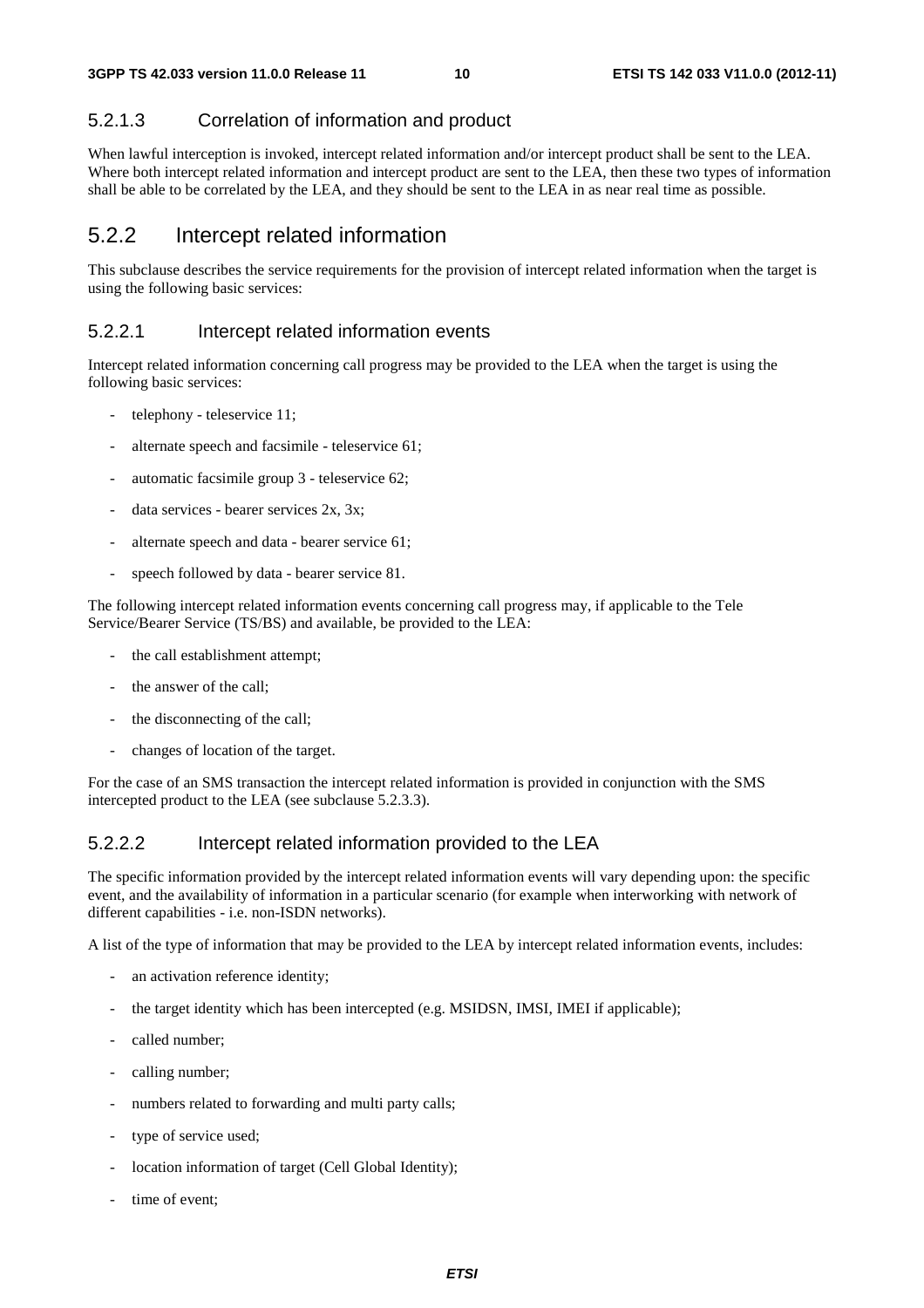- call release reason.

#### 5.2.2.3 Delivery of intercept related information

Intercept related information shall be delivered to the LEA using the specific address information that has been provided as part of the activation of the service.

#### 5.2.3 Intercept product

#### 5.2.3.1 Speech and single channel circuit switched data/fax

This subclause describes the service requirements for the provision of intercept product when the target is using the following basic services:

- telephony teleservice 11;
- alternate speech and facsimile teleservice 61;
- automatic facsimile group 3 teleservice 62;
- data services bearer services 2x, 3x;
- alternate speech and data bearer service 61;
- speech followed by data bearer service 81.

Intercept product should be in "clear" form - no GSM radio interface or PLMN generated radio interface encoding or encryption should be present, (the PLMN can not remove subscriber encryption). Intercept product shall be maintained during handover.

#### 5.2.3.2 Delivery of intercept product

Intercept product shall be delivered to the LEA using the specific address information provided as part of the lawful intercept activation.

Any additional delay in setting up the call caused by the invocation of lawful interception should not be noticeable to the target or other users on the call.

#### 5.2.3.3 SMS

Intercept product for SMS is sent to the LEA along with the intercept related information for both SMS mobile originated and SMS mobile terminated.

#### 5.2.4 Correlation between intercept product and intercept related information

Intercept product and intercept related information shall be presented to the LEA in a way that allows for accurate correlation between these two components.

#### 5.2.5 Security related to intercept invocation

There shall be arrangements between the GSM PLMN and the LEA to ensure uncorrupted and confidential delivery of information and product related to lawful interception.

#### 5.2.6 Warrant Reference Number

The Warrant Reference Number may be used by an LEA for an indirect identification of a specific intercept activity.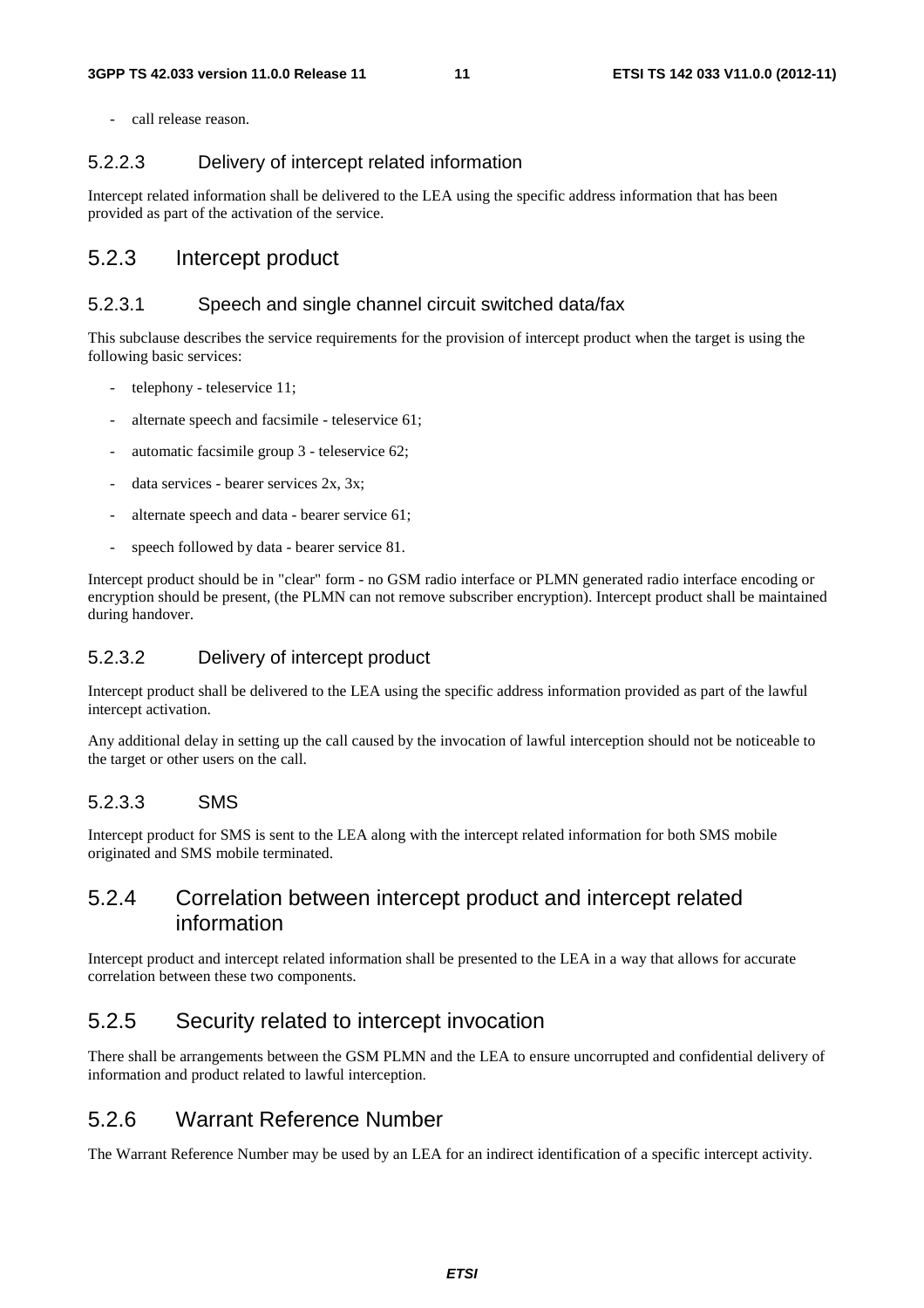# 6 Exceptional procedures

When a failure occurs while establishing the connection towards the LEA to transfer the intercept product this shall not result in any interruption of the ongoing telecommunications service. No further specific requirements apply for the intercept product in the GSM PLMN.

When failure occurs while trying to provide the interception related information it shall be temporarily stored in the GSM PLMN and some further attempts shall be made to deliver it if available.

# 7 Interworking considerations

While it is recognised that speech encoding in CCITT G.711 format presently does not raise any problem, the transmission of GSM encoded speech in the future - speech transmission for mobile to mobile calls without transcoding - will create difficulties to provide the product in the correct format to the LEA. It shall be noted that forcing transcoding for the intercepted calls will result in a noticeable and perceived systematic degradation in the speech quality for the mobile parties.

# 8 Charging aspects

### 8.1 Charging principles

The PLMN may require to raise charges for lawful interception. Charging may be based on one or more of the following:

- use of network resources:
- activation and deactivation of the target; or
- every intercept invocation.

The PLMN shall be capable of producing intercept charging data. It shall be possible to produce this data in such a way that access by non authorised personnel or the target is precluded.

# 8.2 Charging characteristics

Some of parameters listed below might not be applicable in specific GSM PLMNs:

#### 8.2.1 Activation of the target

- Activation reference;
- Mobile target identity;
- Date of activation;
- Time of activation;
- Destination address:
- Specified output(s);
- Network identity.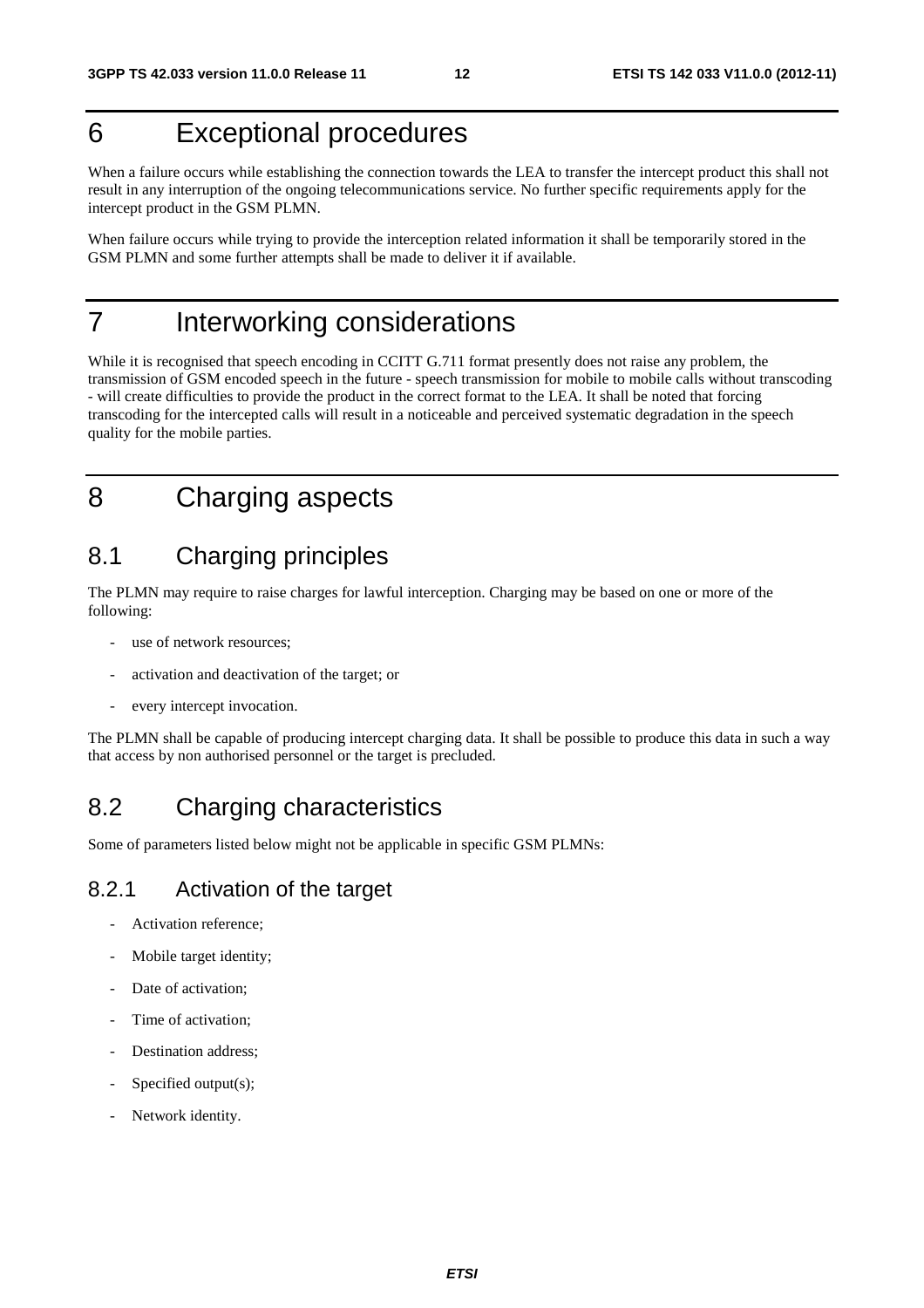#### 8.2.2 Deactivation of the target

- Activation reference;
- Mobile target identity;
- Date of deactivation;
- Time of deactivation:
- Network identity.

#### 8.2.3 Intercept invocation

- Activation reference;
- Mobile target identity;
- Date of activity;
- Start time of activity;
- Stop time or duration of the activity;
- Service type, Speech, data, SMS.

# 9 Minimum Service Requirements

Quality of service, capacity and reliability are the subject of bilateral agreement between the Regulation (Licensing) authorities and the GSM PLMN operator.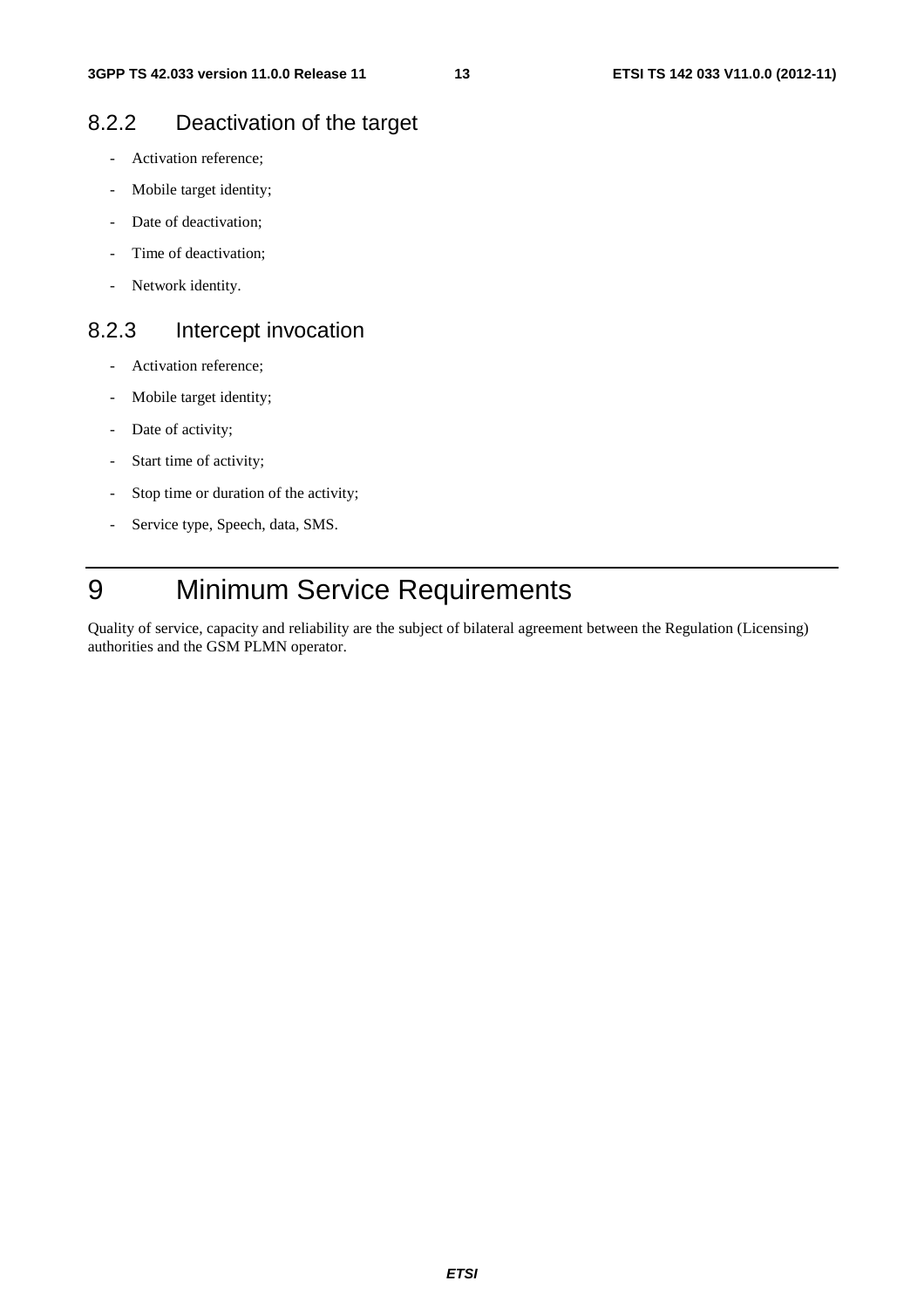# Annex A (Normative): GPRS and Lawful Interception

### A.1 Introduction

In GPRS interception is applicable to Point-To-Point (PTP) services, Point-To-Multipoint Group call (PTM-G) and Short Message Service (SMS). Interception is not applicable to Point-To-Multipoint Multicast (PTM-M).

### A.2 Intercept Invocation

Lawful interception is invoked when a GPRS PDP mobile is attached. If lawful interception is activated when a PDP context is already activated, the next packet transmitted shall be intercepted. If lawful interception is deactivated, the next packets transmitted shall not be intercepted.

#### A.2.1 Intercept related information events

Intercept related information concerning call progress may be provided to the LEA when the target is using the GPRS service. The following intercept related information events may be provided to the LEA:

- GPRS attach;
- GPRS detach;
- the PDP context activation (GPRS);
- the start of interception with PDP context active;
- the PDP context deactivation (GPRS);
- Cell and/or RA update:
- SMS.

For the case of an SMS transaction the intercept related information is provided in conjunction with the SMS intercepted product to the LEA.

### A.2.2 Intercept related information provided to the LEA

The specific information provided by the intercept related information events will vary depending upon: the specific event, and the availability of information in a particular scenario.

For GPRS, a list of the type of information that may be provided to the LEA by intercept related information events, includes:

- an activation reference identity;
- the target identity which has been intercepted (e.g., MSISDN, IMSI, IMEI if applicable);
- type of protocol activated (e.g. Internet Protocol or  $X.25$ );
- PDP address used by the target;
- location information of target (Cell Global Identity);
- time of event:
- Access Point Name.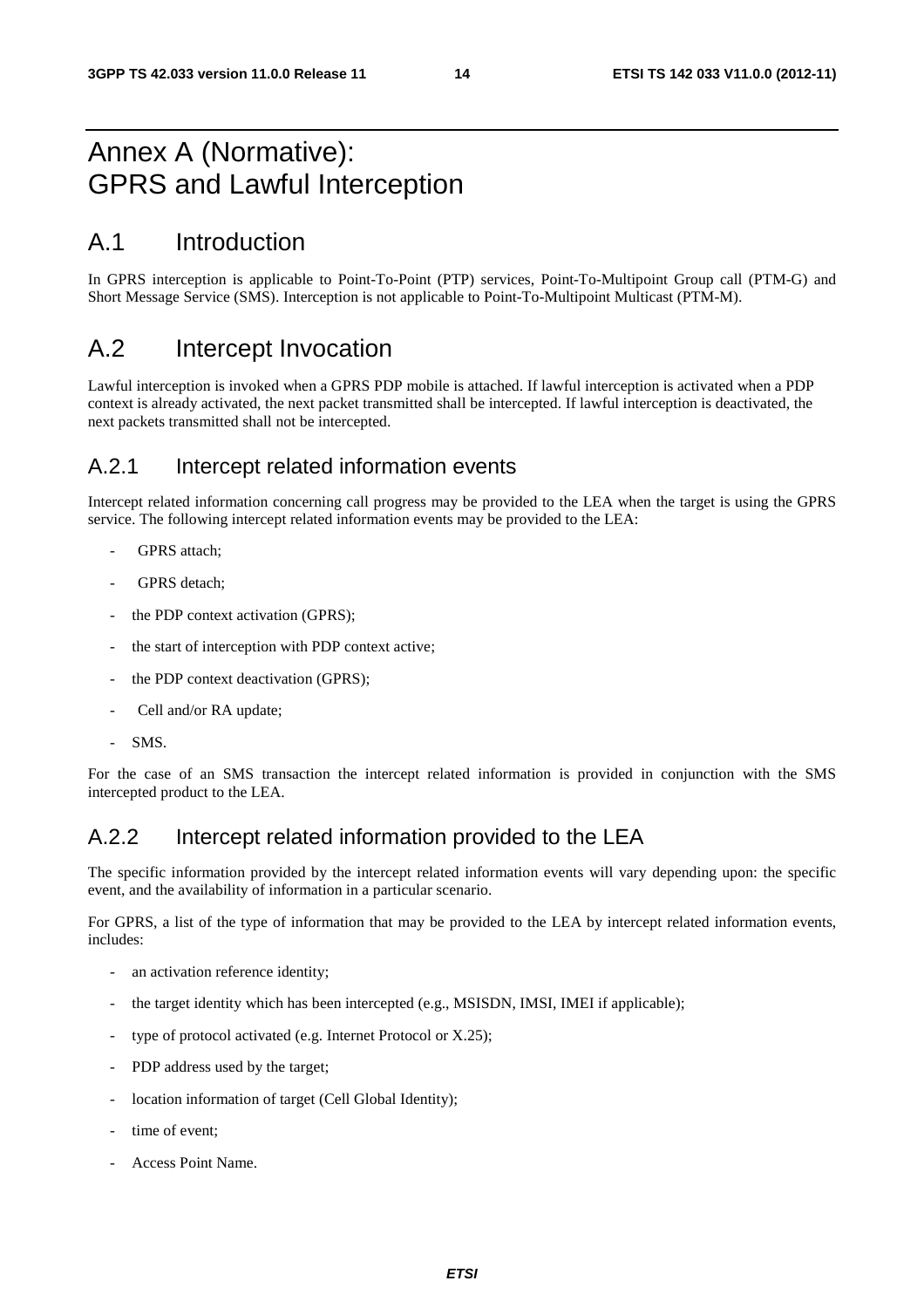### A.2.3 GPRS intercept product

GPRS is capable of carrying many different protocols at the application level. The intercept product shall be the packet as sent by the application without interpretation or modification except for possible reframing, segmentation, or enveloping required to transport the packet to the LEA. No PLMN encryption, compression or encoding shall be present in the intercepted product. The intercepted product should be delivered to the LEA using a standard or widely used protocol.

### A.3 Interworking considerations

For GPRS, the PLMN, visited or roaming, shall not be responsible to interpret the protocol used by the target, or to remove user level compression or encryption.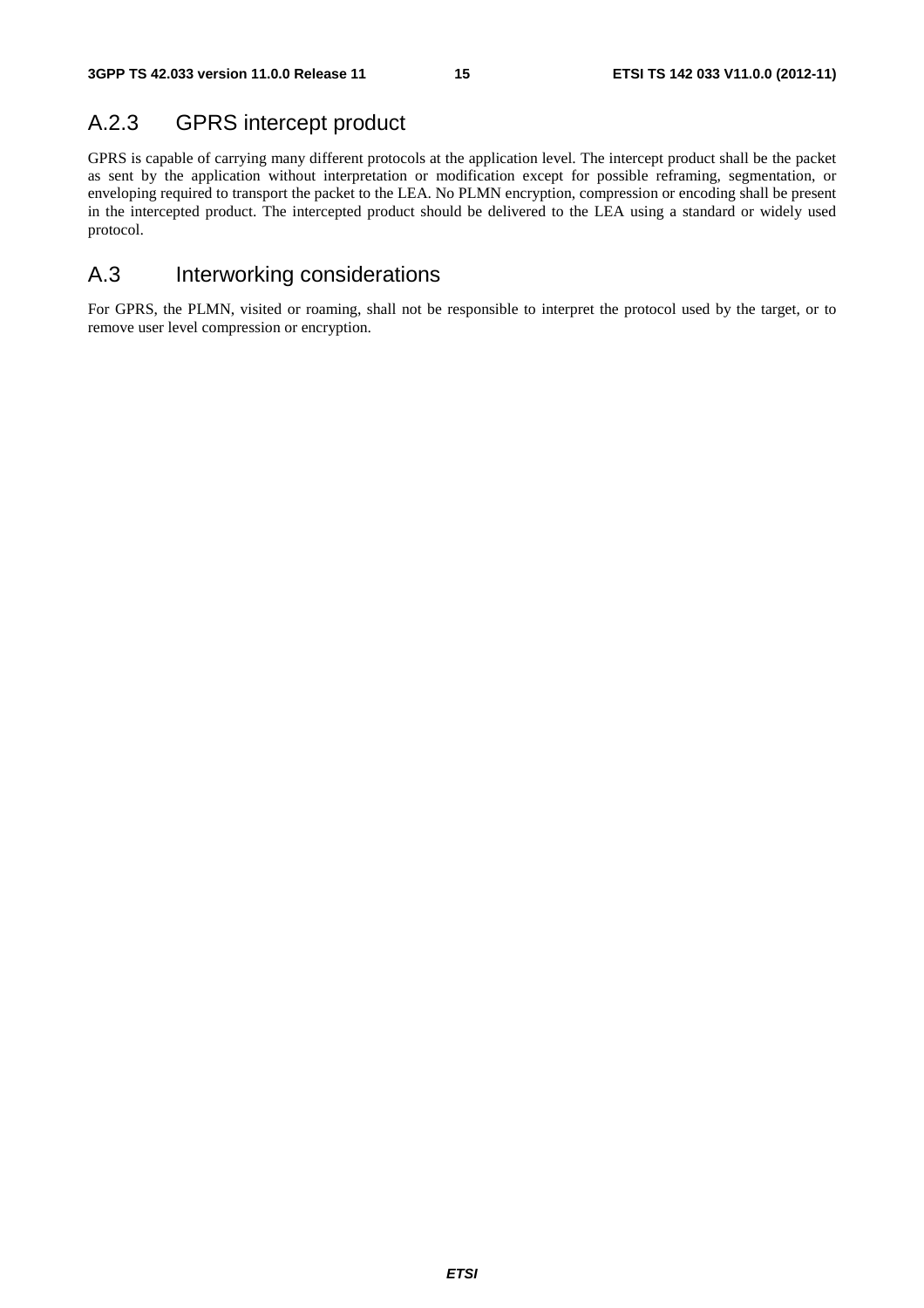# Annex B (informative): Change History

| <b>Change history</b> |             |                |           |                 |                       |                                                           |  |
|-----------------------|-------------|----------------|-----------|-----------------|-----------------------|-----------------------------------------------------------|--|
| SMG#                  | <b>Spec</b> | <b>Version</b> | <b>CR</b> | <phase></phase> | <b>New Version</b>    | Subject/Comment                                           |  |
|                       |             |                |           |                 |                       | No Phase 1 version                                        |  |
| <b>SMG#19</b>         | 02.33       |                |           |                 | 1.0.0                 | To SMG#19 for information                                 |  |
| <b>SMG#20</b>         | 02.33       |                |           | R96             | 2.0.0                 | To SMG#20 for approval                                    |  |
| <b>SMG#20</b>         | 02.33       | 2.0.0          |           | R96             | 5.0.0                 | TS approved by SMG#20                                     |  |
|                       | 02.33       | 5.0.0          | A001r2    | <b>R98</b>      | 7.0.0                 | CR 02.33-A001r2 (GPRS) approved by                        |  |
|                       |             |                |           |                 |                       | <b>SMG#25</b>                                             |  |
|                       |             |                |           |                 |                       | The specification was converted to version                |  |
|                       |             |                |           |                 |                       | 7.0.0 because the work item is related to                 |  |
|                       |             |                |           |                 |                       | Release 98                                                |  |
|                       |             |                |           |                 |                       | version 5.0.0 was withdrawn.                              |  |
| <b>SMG#27</b>         | 02.33       | 7.0.0          | A002r2    | <b>R98</b>      | 7.1.0                 | CR 02.33-A002r2 (LI) - approved by                        |  |
|                       |             |                |           |                 |                       | <b>SMG#27</b>                                             |  |
| <b>SMG#27</b>         | 02.33       | 7.0.0          | A003r2    | <b>R98</b>      | 7.1.0                 | CR 02.33-A003r2 (LI) - approved by                        |  |
|                       |             |                |           |                 |                       | <b>SMG#27</b>                                             |  |
| <b>SMG#28</b>         | 02.33       | 7.1.0          | A004      | <b>R98</b>      | 7.2.0                 | CR 02.33-A004 (category F) (LI Release 98)                |  |
|                       |             |                |           |                 |                       | approved by SMG#28                                        |  |
| <b>SMG#29</b>         | 02.33       | 7.2.0          | A005      | <b>R98</b>      | 7.3.0                 | CR 02.33-A005 (category B) (additions and                 |  |
|                       |             |                |           |                 |                       | corrections for LI for GPRS) approved by<br><b>SMG#29</b> |  |
| 04-2000               | 02.33       | 7.3.0          |           | R99             | 8.0.0                 | Release 99 version                                        |  |
|                       |             |                |           |                 | <b>Change history</b> |                                                           |  |
| <b>TSG SA#</b>        | <b>Spec</b> | <b>Version</b> | <b>CR</b> | <phase></phase> | <b>New Version</b>    | Subject/Comment                                           |  |
| SP-11                 | 02.33       | 8.0.0          |           | Rel-4           | 42.033 v 4.0.0        | Upgrade to Release 4 (3GPP numbering)                     |  |
| $SP-16$               | 42.033      | 4.0.0          |           | Rel-5           | 5.0.0                 | <b>Upgrade to Release 5</b>                               |  |
| <b>SP-26</b>          | 42.033      | 5.0.0          |           | Rel-6           | 6.0.0                 | <b>Upgrade to Release 6</b>                               |  |
| SP-36                 | 42.033      | 6.0.0          |           | Rel-7           | 7.0.0                 | <b>Upgrade to Release 7</b>                               |  |
| <b>SP-42</b>          | 42.033      | 7.0.0          |           | Rel-8           | 8.0.0                 | Upgrade to Release 8                                      |  |
| <b>SP-46</b>          | 42.033      | 8.0.0          |           | Rel-9           | 9.0.0                 | <b>Upgrade to Release 9</b>                               |  |
| 2011-03               | 42.033      | 9.0.0          |           | <b>Rel-10</b>   | 10.0.0                | Update to Rel-10 version (MCC)                            |  |
| 2012-09               |             |                |           | Update to       | 10.0.0                | 11.0.0                                                    |  |
|                       |             |                |           | <b>Rel-11</b>   |                       |                                                           |  |
|                       |             |                |           | version         |                       |                                                           |  |
|                       |             |                |           | (MCC)           |                       |                                                           |  |